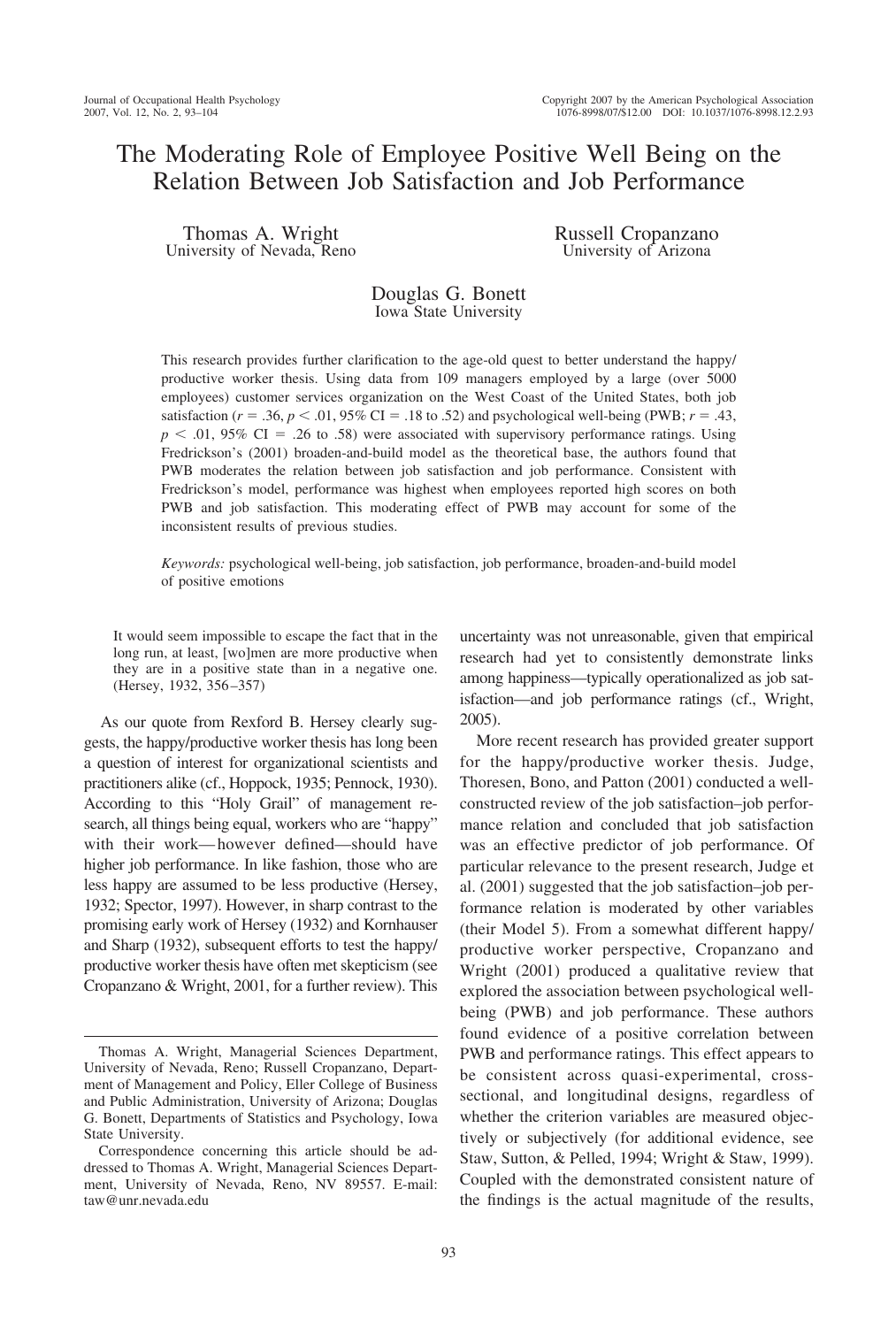with Wright and Staw (1999, Table 2) reporting all nine correlations ranging from .29 to .52.

Contemporary scholars are confronted with an interesting challenge. The possibility now exists that there are at least two happy/productive worker *theses–*with job satisfaction *and* psychological well-being each serving as operationalizations of employee happiness. In the pages that follow, we will explore these ideas in greater detail. In particular, for reasons to be elaborated below, the present research proposes that the relation between job satisfaction and job performance is moderated by employee well-being. To that end, we first discuss the literature on job satisfaction. Afterward, we turn our attention to the more limited, but also important, literature on PWB. Next, and based on Fredrickson's (1998, 2001) broaden-and-build framework, we integrate the job satisfaction and PWB approaches to worker "happiness" by proposing that PWB acts as a moderator to job satisfaction when considering job performance.

## Job Satisfaction and Job Performance

"Happiness" is a lay construct. Scholarly research, of course, demands additional precision in order to operationalize workplace "happiness" adequately. Over the years, researchers have proposed a number of different approaches to operationalize happiness (see Cropanzano & Wright, 2001, for a review). Within the organization sciences, job satisfaction is probably the most common and one of the oldest operationalizations of workplace "happiness." Of course, no one claims that *satisfaction* with a job is isomorphic with the *happiness* of life as a whole (Wright, 2005). By definition, because job satisfaction is specific to one's job, it excludes aspects of one's life external to the job. This relatively narrow scope stands in stark contrast to research on psychological well-being (PWB), where the happiness component is, by definition, operationalized as a broader construct than job satisfaction, one that refers to aspects of one's life both on and off the job (Diener, 1984; Wright & Cropanzano, 2000). This difference in scope is evidenced by Wright and Cropanzano's (2000) finding that, while related, the correlations are far from robust in magnitude (Study 1 correlation of .35; Study 2 correlation of .10). Finally, since job satisfaction is targeted specifically at work and/or working conditions, it has long seemed intuitively plausible that satisfied workers would be higher performers (Hersey, 1932).

The early fascination with the possible role of job satisfaction in the prediction of employee performance was based more on a practical than a theoretical basis (e.g., Kornhauser & Sharp, 1932). In his classic article, "The nature and causes of job satisfaction," Locke (1976) lamented the lack of a solid theoretical basis for proposing a job satisfaction to job performance relation, concluding that job satisfaction and job performance are best considered as separate outcomes. Twenty-five years later, in echoing Locke's sentiments, Judge et al. (2001) noted that the theoretical basis for a job satisfaction–job performance relation was best considered as "implicitly grounded in the broader attitudes literature in social psychology" (p. 378). According to a number of proponents (Eagly & Chaiken, 1993; Fishbein, 1973; Judge et al., 2001), the general "theoretical" premise is that attitudes have behavioral implications. More specifically, Eagly and Chaiken (1993) stated that favorable attitudes about an object are linked to behaviors that foster or support it, while unfavorable attitudes about an object are linked to behaviors that do not support it. Following this logic, in summing up this perspective, Judge et al. (2001) concluded that, "attitudes toward the object *should* (italics added) be related to behaviors on the job, the most central of which is performance on the job" (p. 378). As a result, widespread interest in the job satisfaction/job performance relationship has continued to the present day, with the Judge et al. (2001) review providing strong evidence that there is a moderate, but meaningful relationship between the two variables.

Judge et al. (2001) suggested that prior research on the job satisfaction - job performance relation can be organized around seven models. These models can be briefly summarized: job satisfaction causes job performance (Model 1); job satisfaction is caused by job performance (Model 2); job satisfaction and job performance are reciprocally related (Model 3); job satisfaction is spuriously related to job performance (Model 4); the job satisfaction–job performance relation is moderated by other variables (Model 5); job satisfaction is not related to job performance (Model 6); and finally, that there are alternative conceptualizations of job satisfaction/job performance (Model 7). Results of their meta-analysis estimated the true mean correlation between overall job satisfaction and job performance to be .30, though they observed that the more traditionally based Models 1, 2, 3, and 4 have typically provided results that are disappointing to proponents of a job satisfaction–job performance relation. As a consequence, recent research has increasingly come to recognize the importance of possible moderator variable influences (i.e., Model 5),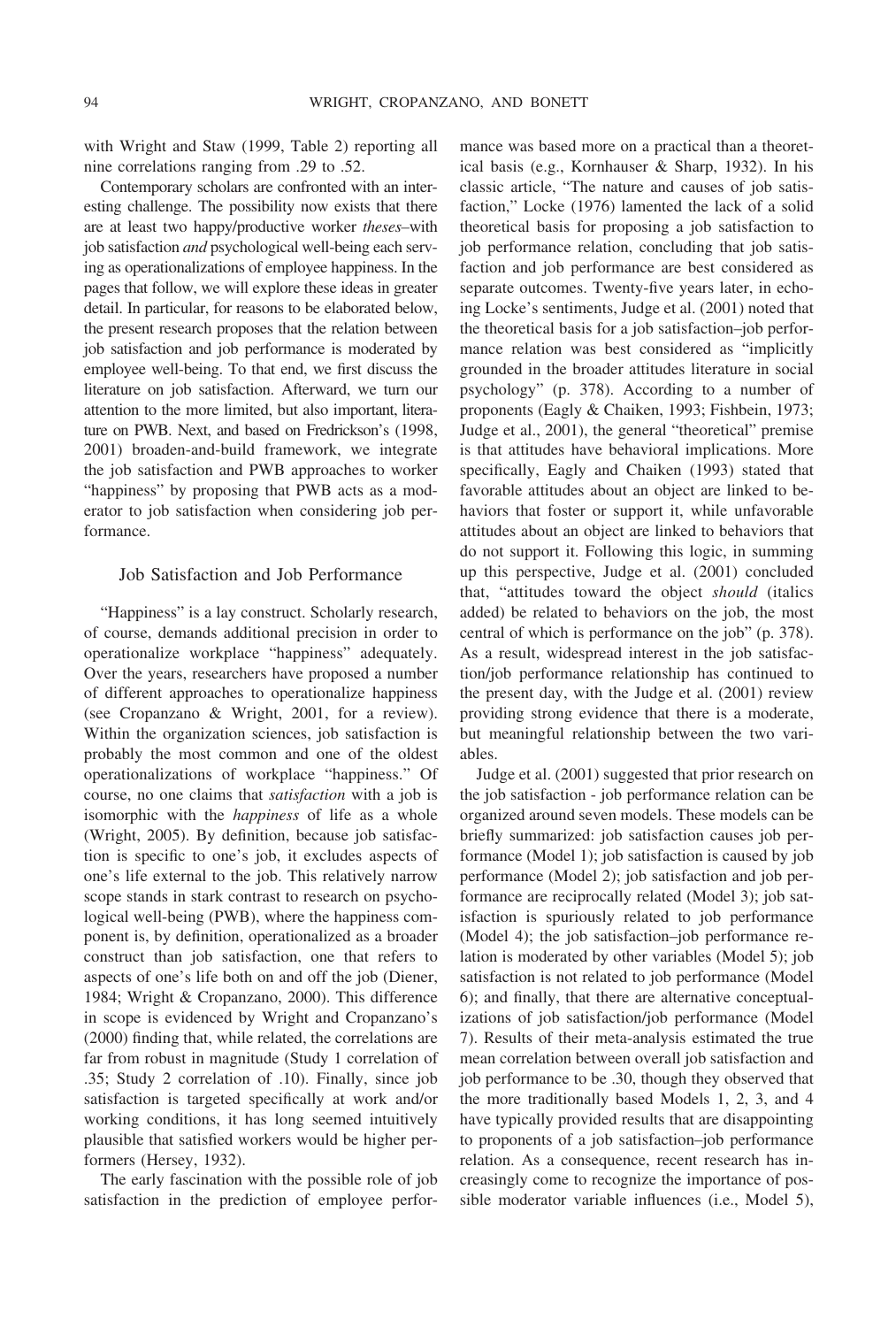leading to a renewed optimism about the prospects of finding meaningful relations between job satisfaction and performance (Cropanzano & Wright, 2001). To that end, we propose that PWB moderates the relation between job satisfaction and job performance.

## PWB and Job Performance

Outside of the organizational sciences, it has been common for scholars to treat "happiness" as psychological well-being (sometimes called personal wellbeing or subjective well-being, see Diener, 1984, 1994; for a classical discussion, see Russell, 1930). PWB is typically defined in terms of the overall effectiveness of an individual's psychological functioning (Wright, 2005). Unlike job satisfaction, which has significant cognitive and affective components, PWB is primarily an affective or emotional experience. More specifically, using the circumplex model of emotion as the theoretical framework, PWB measures the hedonic or pleasantness dimension of individual feelings (Cropanzano, Weiss, Hale, & Reb, 2003; Wright & Cropanzano, 2000). Based upon this circumplex model, PWB can be contrasted with other conceptualizations measuring the level of activation or "affect intensity" of emotional experience (Wright, 2005). PWB is typically operationalized as capturing both positive and negative emotional states on a single axis (Bradburn & Caplovitz, 1965; Cropanzano et al., 2003; Wright & Staw, 1999). In other words, the high pole is anchored by such hedonic or pleasantness-based descriptors as "joyous." Alternatively, the low pole is anchored by such descriptors as "sad" and "annoyed." Thus, to be high on well-being is to be simultaneously low on negative emotion and high on positive emotion. In fact, a number of prominent scholars have more or less equated well-being with happiness (e.g., Diener, 1984; Seligman, 2002).

Generally speaking, definitions of PWB/happiness have at least three characteristics. First, happiness is a subjective experience (Cropanzano & Wright, 2001; Diener, 1994). People are happy to the extent that they believe themselves to be happy (cf., Sekaran, 1985). Second, happiness includes both the relative presence of positive emotions and the relative absence of negative emotions (Diener & Larsen, 1993). Third, happiness is a global judgment. It refers to one's life as a whole (Diener, Sandvik, Seidlitz, & Diener, 1993). Unlike job satisfaction, PWB is not tied to any particular situation (Wright, 2005). In addition, while happiness/PWB exhibits some measure of temporal stability (Diener, 1994; Diener, Suh, Lucas, & Smith, 1999), it has also been shown to be responsive to a number of therapeutic interventions (e.g., Seligman, 2002).

A small but growing body of empirical research has found support for a PWB/performance relation. For example, in a quasi-experimental study, Staw and Barsade (1993) found that MBA students who were high on PWB were more accurate decision-makers  $(r = .20, p < .05)$ , showed more effective social behaviors ( $r = .24$ ,  $p < .05$ ), and received higher overall performance ratings ( $r = .20$ ,  $p < .05$ ). In another study, Staw et al. (1994) reanalyzed a longitudinal data set to determine whether a single dimension measure of well-being could predict changes in performance outcomes. Staw et al. found support that their well-being measure predicted changes in salary  $(\beta = .05, p < .05, \text{ one-tailed})$ , performance evaluations ( $\beta = .31$ ,  $p < .01$ , one-tailed), and supervisor support ( $\beta = .25$ ,  $p < .01$ , one-tailed). More recently, Wright, Cropanzano, Denney, and Moline (2002) found that self-reported psychological well-being predicted supervisory performance ratings assessed a full two years later  $(r = .45, p < .01)$ . Moreover, this relation remained significant even after controlling for the effects of Time 1 performance ratings, dispositional affectivity, and job satisfaction. Finally, field studies by Cropanzano and Wright (1999) and Wright and Staw (1999) also demonstrated that PWB can be correlated with job performance ratings, even after including such demographic control variables as employee age, gender, tenure with the organization, and education level. Despite its value, this research literature is in need of conceptual development and extension. In particular, as we shall discuss in the next section using Fredrickson's (2001) broaden-andbuild theory of positive emotions, and consistent with Judge et al.'s (2001) Model 5, there is reason to believe that PWB moderates the association between job satisfaction and performance.

## Fredrickson's Broaden-and-Build Theory (1998, 2001)

Both job satisfaction and PWB have merit as operationalizations of worker happiness, with both models possessing research support (Cropanzano & Wright, 2001; Judge et al., 2001; Wright, 2005). Despite such encouraging results, these two traditional approaches to operationalizing worker happiness have seldom been considered concomitantly. Moreover, those rare investigations that simultaneously examine job satisfaction and PWB usually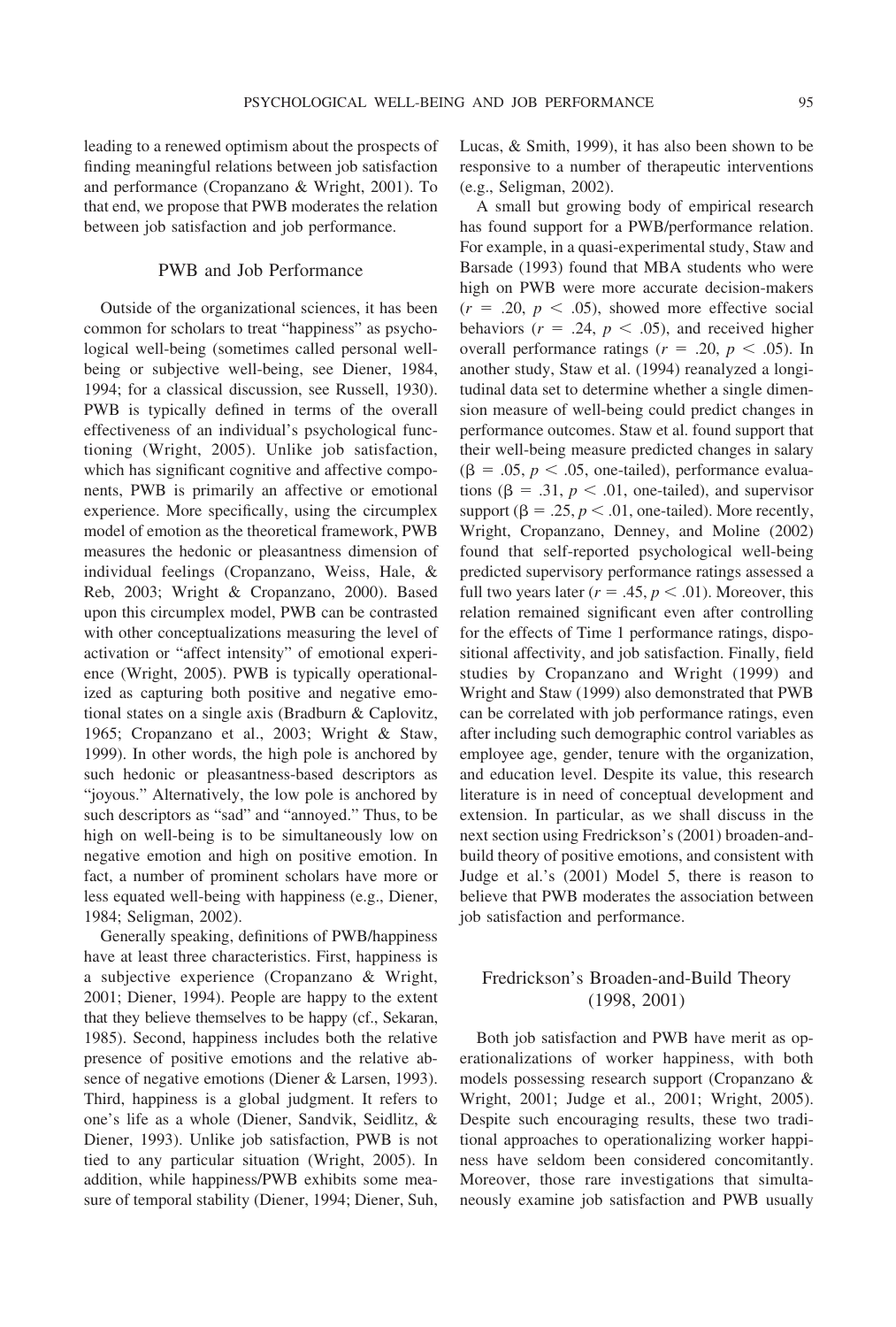consider only main effects. For example, two field studies reported by Wright and Cropanzano (2000) explored the effects of PWB beyond those of job satisfaction on job performance. Wright and Cropanzano did not, however, consider the interaction between the two. While main effect studies have their place, ignoring the moderating effect of PWB is limiting, since there are good conceptual reasons to think that an interaction might take place. Before we more closely examine the conceptual basis for an interaction provided by Fredrickson's model, it is worthwhile to briefly contrast the burgeoning work on positive feeling states, exemplified by Fredrickson and others, with the more typical emphasis of prior work on negative feeling states.

In the past, the prevailing theoretical models attempted to illustrate the general form and function of emotions (Fredrickson, 1998). To that end, most models were devised around prototypic and negative emotions like anger and fear (Fredrickson, 2003). The underlying theme of these traditional approaches (cf., Frijda, 1986; Lazarus, 1991) was that emotions, by definition, are associated with specific action tendencies. According to Fredrickson (2003), a specific action tendency is best described "as the outcome of a psychological process that narrows a person's momentary thought-action repertoire by calling to mind an urge to act in a particular way (e.g., escape, attack, expel)" (p. 166). In other words, a specific action tendency is what helps to get our attention (Wright & Cropanzano, 2004). For example, the negative emotion, fear, is associated with the urge to escape. The negative emotion, anger, is associated with the urge to attack, and so on (Fredrickson, 2003).It is important to note that the key to these traditional, negativebased models is that specific action tendencies are what made our [negative] emotions evolutionarily adaptive. That is, such negative emotions as fear and anger helped narrow behavioral urges toward specific, survival-based actions (e.g., flight or fight) that literally were life saving in nature for our ancestors (Fredrickson & Losada, 2005). Alternatively, the specific action tendencies for positive-based feeling states are, by contrast, typically vague and underspecified (Fredrickson, 2003; Wright, 2005). For example, the positive feelings associated with contentment have been linked with inactivity (Frijda, 1986). Recognizing this incompatibility of positive feeling states with the basic premise of traditional models, Fredrickson developed her broaden-and-build model to help better capture the unique attributes and potential contributions of positive feelings.

According to Fredrickson's (1998, 2001; Fredrickson

& Losada, 2005) broaden-and-build theory, a number of positive feelings, including the experience of PWB, all share the capacity to "broaden" an individual's momentary thought-action repertories through expanding the obtainable array of potential thoughts and actions that come to mind (Fredrickson & Branigan, 2001; Wright, 2005). In particular, using laboratory experiments, Fredrickson and her colleagues (Fredrickson & Branigan, 2005; Fredrickson & Losada, 2005) demonstrated that relative to neutral states, positive feeling states broaden or expand upon individuals momentary thought-action repertories, while negative feeling states narrow these same mechanisms. For example, the positive emotion, interest, fosters the desire to explore, assimilate new experiences, encounter new information, and grow. In a like fashion, the positive emotion, joy, creates the urge to play, to think outside the box, and be creative. Similarly, psychologically well individuals tend to be more outgoing and extroverted, remember favorable events better, and are less likely to encode an ambiguous event as threatening as compared to their less psychologically well counterparts (Wright, 2005).

In addition, these benefits of broadened thoughtaction repertories merge over time. As proposed by Fredrickson and Losada (2005), these "broadened mindsets carry indirect and long-term adaptive value because broadenings. . ." (p. 679) assist in "building" the individual's enduring personal resources, ranging from physical, psychological, intellectual, and social in nature (Wright, 2005). This capacity to experience the positive is proposed to be crucial to one's capacity to thrive, mentally flourish, and psychologically grow (Fredrickson, 2001, 2003). This sense of flourishing appears to make psychologically well or happy people more proactive (cf. Argyle, 1987) and less prone to stress symptoms (Myers & Diener, 1995). In other words, Fredrickson's model suggests that positive feeling states, such as PWB, may not only have a main effect relation with job performance, but also, and importantly, provides a theoretical framework for the moderating (e.g., broadening and building) effect of PWB. While this possibility of a moderating effect of various positive feelings, such as PWB, on the job satisfaction - job performance relation has long been recognized in organizational research (e.g., Kornhauser & Sharp, 1932; Pennock, 1930), the actual theoretical basis for this type of interaction was always rather tentative and ambiguous (cf., Wright, 2005).

The broaden-and-build model also provides greater insight into the actual form and function of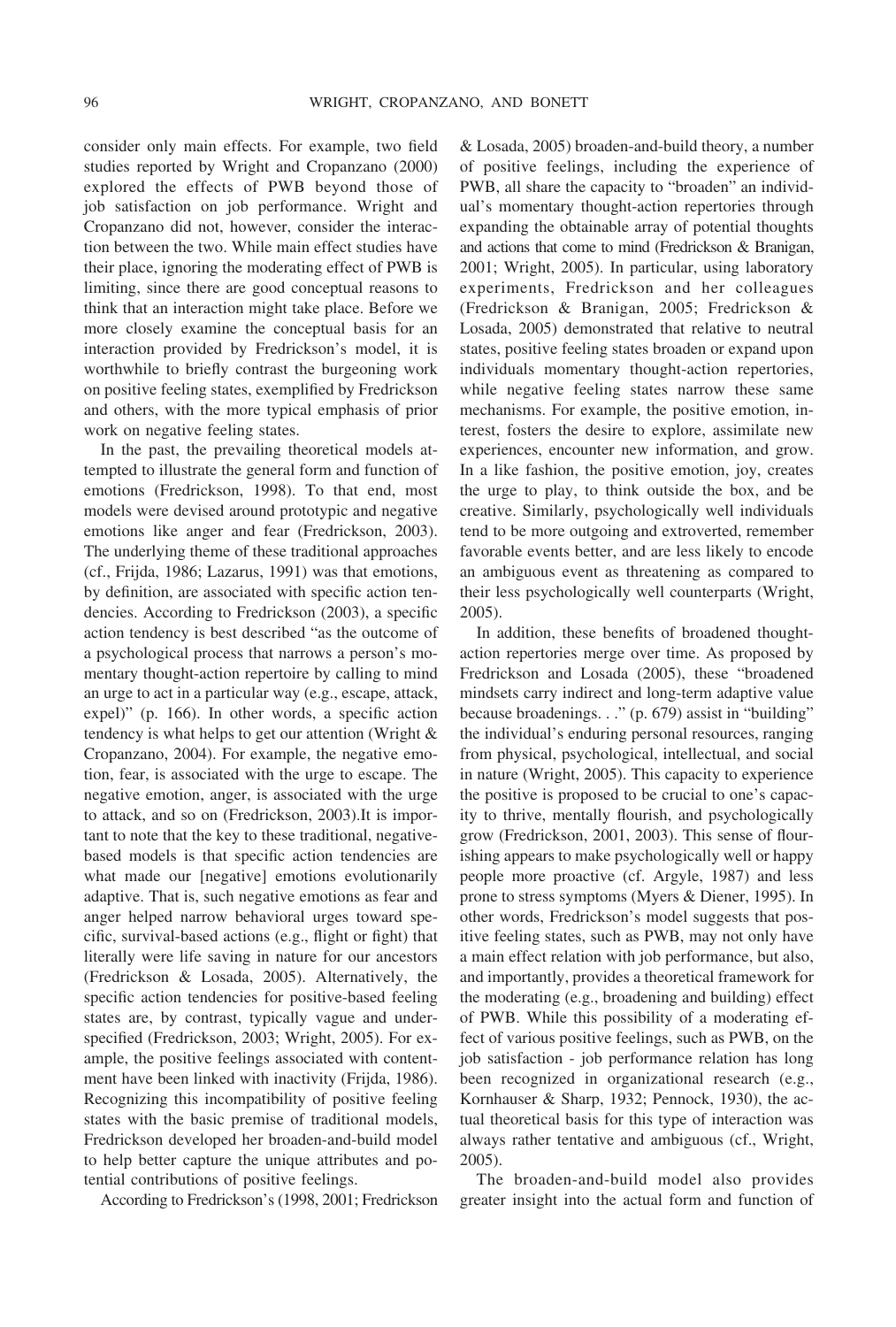this moderating effect. More specifically, the possibly adaptive and moderating nature of PWB is potentially more robust for those employees who are both psychologically well and satisfied with their job than for those less psychologically well and/or satisfied with their job. Through the impetus provided by high levels of PWB (a positive circumstance), employees who are also currently satisfied with their job (another positive circumstance) are proposed to be more easily able to "broaden-and-build" themselves over time based upon their ample supply of these positive-based feelings. As a result, these individuals are likely to become more creative, resilient, socially connected, and physically and mentally healthy (Fredrickson, 2001; Wright, 2005). In particular, the positive evaluative sentiments associated with high levels of job satisfaction can be further broadened and built upon when the employee feels psychologically well overall (Wright, 2005).

Building upon prior research establishing main effect associations among job satisfaction, PWB, and job performance (Wright & Cropanzano, 2000), the broaden-and-build model suggests that satisfied and psychologically well employees are more likely than those less satisfied and psychologically well to have the resources necessary to foster and facilitate increased levels of job performance. Research has clearly demonstrated that positive feelings can help enhance one's ability to be a better problem solver, decision maker, and evaluator/processor of events (e.g., Erez & Isen, 2002; Isen, 2002). In turn, research has consistently shown that these skills and abilities are related to job performance (Wright, 2005). As an added bonus, these effects would appear to persist over time due, in part, to the differential manner in which happy and unhappy people recall events. In fact, as a general consequence, a continued focus on positive feelings expands (broadens) and builds upon these positive urges, creating a potentially "upward spiral" effect, which is proposed to further enhance individual character development (Fredrickson & Joiner, 2002; Fredrickson & Losada, 2005; Hobfoll, 1998; Wright, 2005). This capacity to constructively experience positive feelings has been proposed to be a fundamental human strength (Fredrickson, 2001; Wright, 2005).

## Control Variables

Resource maintenance or conservation theories provide the theoretical basis for why certain demographic variables may help facilitate the emergence of employee PWB and job satisfaction (Cropanzano & Wright, 2001; Hobfoll, 1998). Hobfoll (1998) introduced the concept of resource caravans, suggesting that such demographic or "status" variables, such as tenure with the organization, gender, education level, ethnicity, wealth, social skills, family membership, and marriage, provide a background net of potential resources that help facilitate individual adaptation and coping. For instance, a number of literature reviews have reported that level of expressed PWB may vary widely based on these demographic or status variables (especially see Diener, 1984; Diener et al., 1999). Cranny, Smith, and Stone (1992) noted the potential relations between job satisfaction and a number of demographic variables. Spector (1997) noted that gender is an important factor to consider in conducting research on job satisfaction. Berkman (1971) noted that similar relations exist among these status variables and PWB. Finally, the possibility of relations among gender, tenure, ethnicity, and performance has also been noted (Blum & Naylor, 1968; Elvira & Town, 2001; Wright & Staw, 1999). We control for gender, tenure, and ethnicity in our analyses and provide an answer to our primary

*Research Hypothesis*: PWB will moderate the relation between job performance and job satisfaction, such that this association will be stronger when PWB is high and weaker when PWB is low.

#### Method

#### *Participants*

Upon receipt of permission from the CEO, the first author asked 149 first-level managers employed by a large (over 5000 employees) customer servicesoriented organization on the West Coast of the United States to participate in the study by means of a direct contact procedure. More specifically, the first author scheduled a time to individually meet with each manager in his or her office. Study guidelines were discussed and each manager was asked to participate in the project. The actual sample included 109 managers, representing a participation rate of 73% (109/149). The demographic characteristics of the participants were determined by questionnaire response and confirmed by the first author through examination of company records. The sample was primarily male (76%) and white (62%). All participants had completed at least two years of college. The mean tenure with the organization was 9.8 years  $(SD = 6.7)$ . Examination of company records indi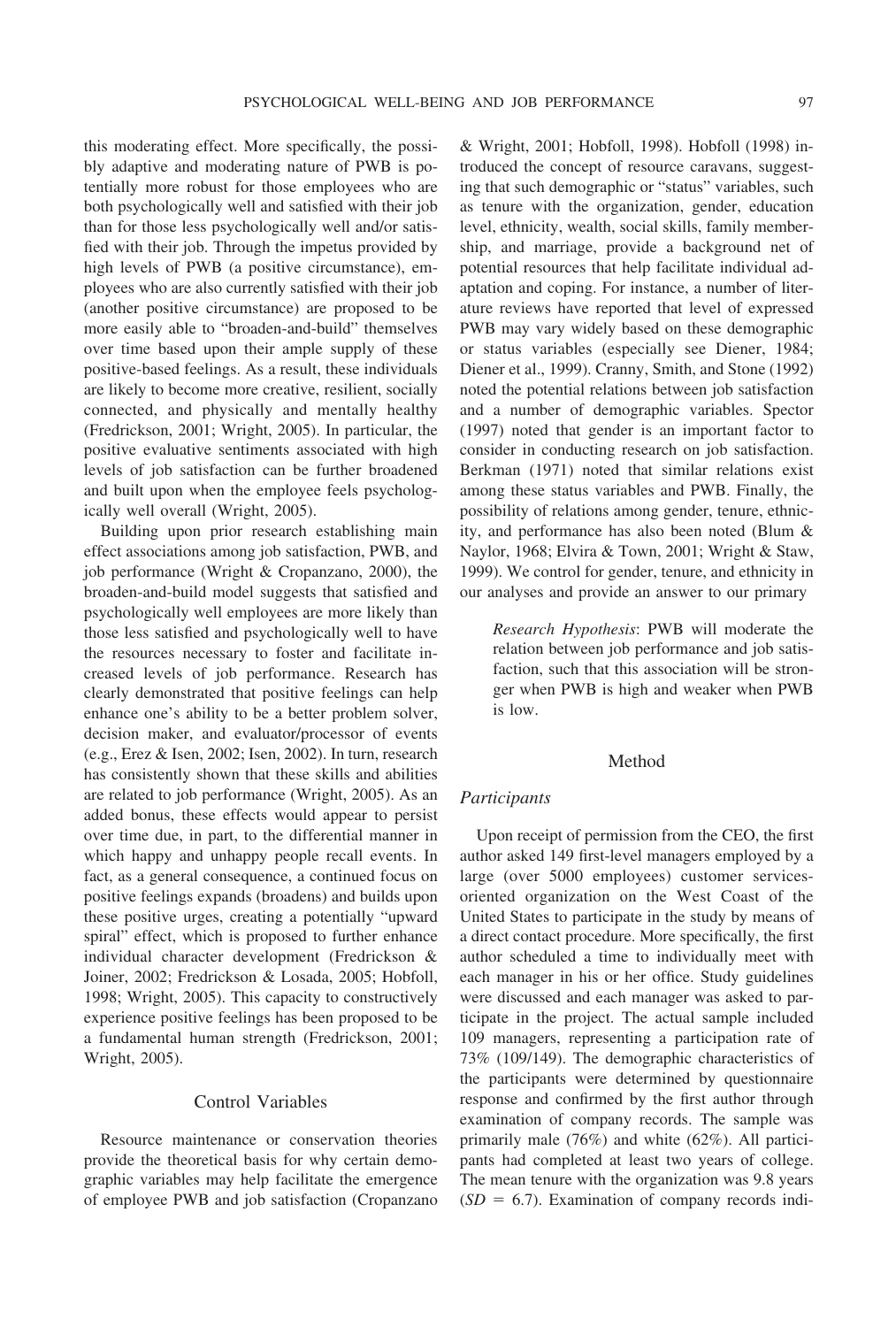cated that the study participants did not differ significantly from nonparticipants regarding gender, ethnicity, education level, and tenure with the organization.

#### *Measures*

Table 1

*Psychological Well-Being.* As a measure of psychological well-being, the current study used the eight-item Index of Psychological Well-Being developed by Berkman (1971). Like many other wellbeing measures (Diener, 1984), the Berkman scale was designed to assess people's well-being on a single affective index (Wright & Staw, 1999). The Berkman scale uses many of the same items as Bradburn and Caplovitz's (1965) earlier measure, but with a more general time horizon. In particular, respondents were asked such questions as how often (coded as *never*, *sometimes*, and *often*) they felt "very lonely or remote from other people," "depressed or very unhappy," and "on top of the world." Following Berkman (1971) and Wright and Staw (1999), PWB was scored on a 7-point scale ranging from 1 (low PWB) to 7 (high PWB). For additional information regarding the scoring and validation of the Index using a probability sample of 6928 adults from Alameda County, California, the reader is referred to Berkman (1971).

*Job satisfaction.* Job satisfaction was measured by three widely recognized job satisfaction dimensions or facets: degree of satisfaction with the work itself, degree of satisfaction with coworkers, and degree of satisfaction with supervision (Price & Mueller, 1986). The satisfaction items asked the following questions: "All in all, how satisfied are you with the work itself of your job?"; "All in all, how satisfied are you with your coworkers?"; and "All in all, how satisfied are you with the supervision?" Ratings were made on a 5-point scale ranging from 1 (*very unsatisfied*) to 5 (*very satisfied*). The theoretical and empirical justification for combining these three facet measures of job satisfaction has been widely documented (Price & Mueller, 1986; Wright & Cropanzano, 2000).

*Job performance.* Supervisory ratings obtained from the employee's immediate supervisor were used to measure actual job performance. In particular, each participant's manager evaluated subordinates on the indicator of performance: goal emphasis. The goal emphasis dimension was measured using a 5-point scale ranging from *never* to *always* regarding the extent that employees "develop and maintain high performance goals over the past (one year) evaluation period." In addition, a one-item, global rating of performance was provided (i.e., "Overall, how would you rate this employee's performance over the past (one year) evaluation period?)" Values ranged from 1 (*poor*) to 5 (*excellent*). These items were summed to form a composite measure of performance.

#### Results

## *Preparatory Analyses*

Table 1 displays the variable means, standard deviations, intercorrelations, and internal consistency reliabilities. Coefficient alpha reliabilities were .75, .75, and .74 for job satisfaction, psychological wellbeing, and job performance, respectively. Consistent with Judge et al. (2001), job satisfaction was correlated with job performance  $(r = .36, p < .01, 95\%$  $CI = .18$  to .52). Providing additional support to our

|                           | Means, Standard Deviations, Alpha Retiabilities and Intercorrelations |     |     |             |     |     |            |       |       |
|---------------------------|-----------------------------------------------------------------------|-----|-----|-------------|-----|-----|------------|-------|-------|
|                           | Variables                                                             | M   | SD  |             |     |     |            |       |       |
| 1. Ethnicity <sup>a</sup> |                                                                       | 1.4 | 0.5 |             |     |     |            |       |       |
| 2. Gender <sup>b</sup>    |                                                                       | 1.2 | 0.4 | $.01$       |     |     |            |       |       |
|                           | 3. Organization tenure                                                | 9.8 | 6.7 | $-.27$      | .02 |     |            |       |       |
|                           | 4. Job satisfaction <sup>c</sup>                                      | 3.4 | 0.8 | .07         | .03 | .14 | (.75)      |       |       |
|                           | 5. Psychological well-being                                           | 3.6 | 1.5 | $-.02_{**}$ | .10 | .11 | $.30_{**}$ | (.75) |       |
|                           | 6. Job performance <sup>d</sup>                                       | 3.6 | 0.9 | $-.28$      | .19 | .01 | .36        | .43   | (.74) |

*Means, Standard Deviations, Alpha Reliabilities and Intercorrelations*

*Note.* Alpha reliabilities appear in the diagonal.<br><sup>a</sup> Ethnicity was coded "1" for white and "2" for nonwhite. <sup>b</sup> Gender was coded "1" for male and "2" for female. <sup>c</sup> Mean score is based on the combined three job satisfaction facet items (5-point scale). <sup>d</sup> Mean score is based on the combined two job performance items (5-point scale).

 $\frac{1}{p}$   $p$   $\leq$  .05.  $\frac{1}{p}$   $\leq$  .01, all tests are two-tailed.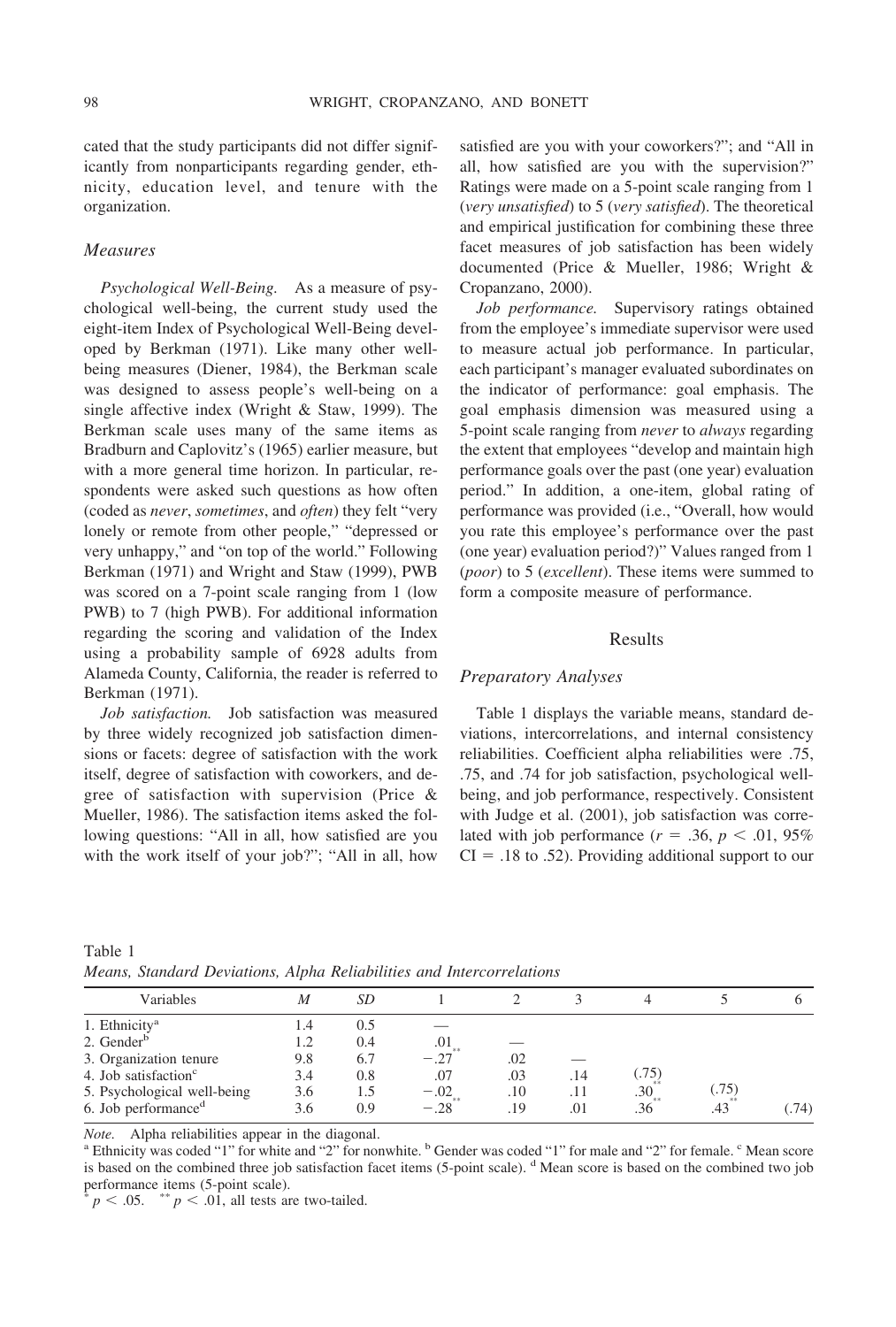overall finding, considered individually, each of the three facet items of satisfaction, the work itself  $(r =$ .35,  $p < .01$ , 95% CI = .17 to .51), coworkers ( $r =$ .28,  $p < .01$ , 95% CI = .09 to .45), and supervision  $(r = .25, p < .01, 95\% \text{ CI} = .06 \text{ to } .42) \text{ were}$ correlated with performance. Likewise, consistent with work on psychological well-being, PWB is also associated with performance ratings ( $r = .43$ ,  $p <$ .01, 95% CI = .26 to .58). It is also noteworthy that though job satisfaction and PWB are significantly associated, the size of this relationship ( $r = .30, p <$ .01, 95% CI = .12 to .46) is not so large as to cause doubts as to the independence of the two constructs.

## *Interaction Between Job Satisfaction and PWB*

Using hierarchical moderated regression (Aguinis, 1995), we tested the hypothesized moderating role of PWB on the job satisfaction - job performance relation. For descriptive purposes and in order to better highlight the incremental contribution of our interaction, our analyses proceeded in three steps (Aguinis, 1995); these are shown in Table 2. In Step 1, we entered the demographic control variables (ethnicity, gender, and tenure). In Step 2, we entered the two main effects for job satisfaction and PWB. These were followed by the job satisfaction by PWB interaction in Step 3. PWB and job satisfaction were centered before performing the regression analyses (Cohen, Cohen, West, & Aiken, 2003). In addition, diagnostic checks for influential observations and nonlinearity were conducted, with no problems detected.

The multiple regression results for Steps 1–3 are shown in Table 2. At Step 1, the squared multiple

correlation was .13,  $F(3, 95) = 4.73$ ,  $p < .01$ , 95% CI: .01 to .24; at Step 2, the squared multiple correlation was  $.35, F(5, 93) = 9.86, p < .01, 95\% \text{ CI: } .17$ to .47; and, at Step 3, the squared multiple correlation was .38,  $F(6, 92) = 9.26$ ,  $p < .01$ , 95% CI: .18 to .49. When all the variables were included in the model (Step 3), job performance was associated with ethnicity ( $b = -.49, p < .01$ ), PWB ( $b = .15, p < .01$ ), job satisfaction ( $b = .32$ ,  $p < .01$ ), and the job satisfaction by PWB interaction ( $b = .12$ ,  $p < .05$ ). Most relevant to the present study, this interaction accounted for a small, but statistically significant increment in variance beyond the control variables and main effects,  $\Delta R^2 = .03$ ,  $p < .05$ .

## *Testing the Form of the Interaction*

To illustrate the nature of the interaction, we plotted the relation between job satisfaction and job performance for individuals with one standard deviation above the mean on PWB and for one standard deviation below the mean (Aiken & West, 1991). Note that these plots are predicted values based on our full sample  $(N = 99)$  and computed from the Step 3 parameter estimates contained in Table 2. These plots are displayed in Figure 1. In particular, the simple slope at high PWB is strong and positive  $(b =$ 0.50,  $t = 3.85$ ,  $p < .01$ , 95% CI = .24 to .76), while the simple slope at low PWB is nonsignificant and close to zero ( $b = 0.14$ ,  $t = 1.08$ , *ns*, 95% CI =  $-.12$ to .40). More specifically, the figure shows that the relation between job satisfaction and job performance tends to be stronger for employees with high PWB than for employees with low PWB. Likewise, performance is highest of all when both job satisfaction and PWB are also high. Figure 1 further demonstrates the

|                                | Step 1 |      |                  | Step 2 |                         |           | Step 3 |                      |           |
|--------------------------------|--------|------|------------------|--------|-------------------------|-----------|--------|----------------------|-----------|
| Variables                      | b      | SE b | ß                | b      | SE b                    | β         | b      | SE b                 | β         |
| Gender                         | .47    | .19  | $.24*$           | .37    | .17                     | $.19^{3}$ | .33    | .17                  | .17       |
| Tenure                         | $-.02$ | .01  | $-.13$           | $-.02$ | .01                     | $-.18^*$  | $-.02$ | .01                  | $-.17$    |
| Ethnicity                      | $-.44$ | .17  | $-.26^*$         | $-.48$ | .15                     | $-.28***$ | $-.49$ | .15                  | $-.29***$ |
| Psychological well-being (PWB) |        |      |                  | .17    | .05                     | $.31***$  | .15    | .05                  | $.28***$  |
| Job satisfaction               |        |      |                  | .28    | .09                     | $.27***$  | .32    | .09                  | $.31***$  |
| Job satisfaction by PWB        |        |      |                  |        |                         |           | .12    | .06                  | $.18*$    |
|                                |        |      | $R^2 = .13^{**}$ |        | $R^2 = .35^{**}$        |           |        | $R^2 = .38^{**}$     |           |
|                                |        |      |                  |        | $\Delta R^2 = .22^{**}$ |           |        | $\Delta R^2 = .03^*$ |           |

Table 2 *Hierarchical Regression for Job Performance*

*Note.* Job satisfaction and psychological well-being were centered for all analyses.

 $< .05.$  \*\*  $p < .01$ , two-tailed tests.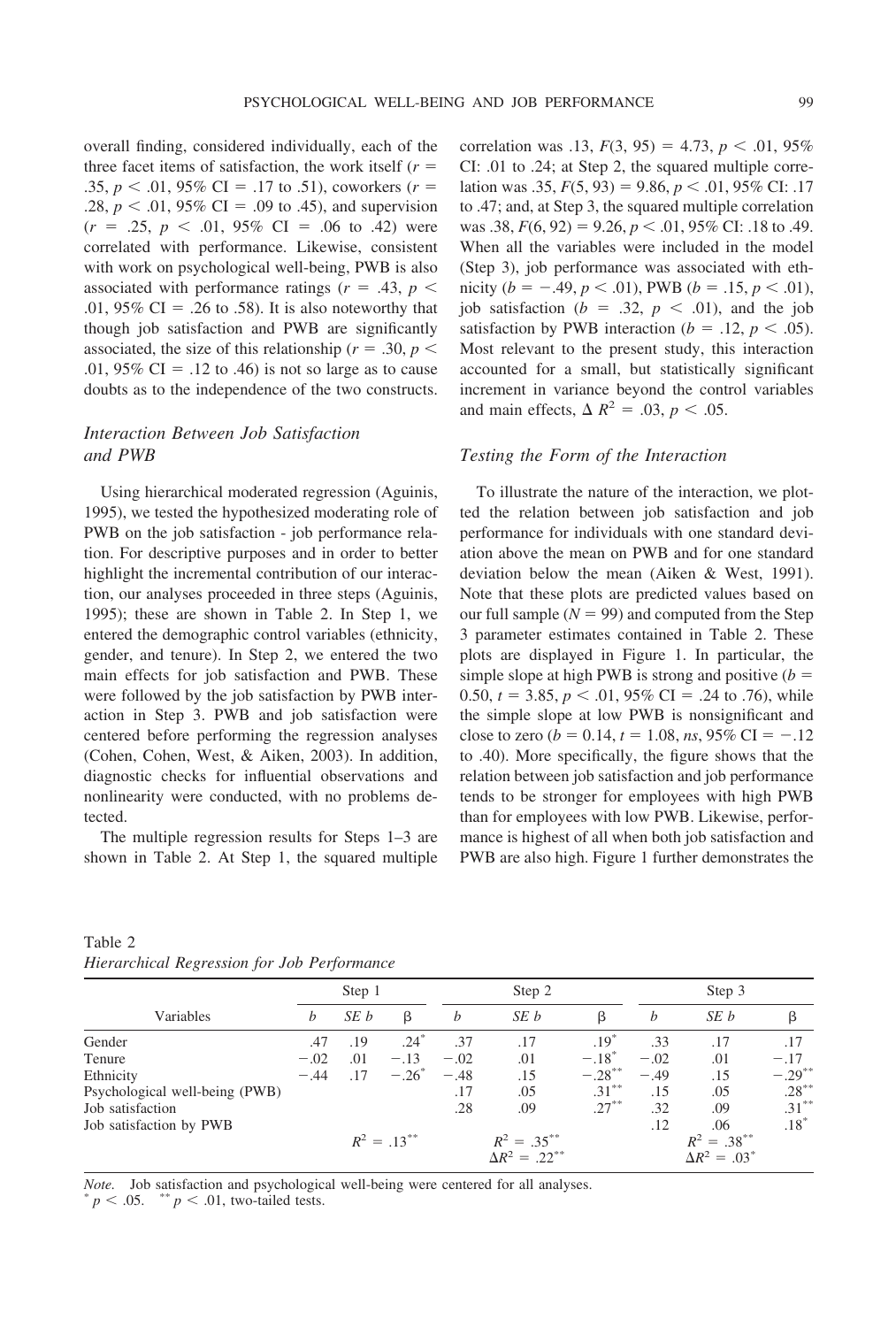

*Figure 1.* Interaction of PWB and job satisfaction in predicting job performance. Plotted lines illustrate the effect of job satisfaction on job performance for those scoring 1 standard deviation above the mean on the measure of PWB (high PWB) and for those scoring 1 standard deviation below the mean on the measure of PWB (low PWB).

overall tendency for employees with high levels of PWB to have higher levels of job performance than employees with low levels of PWB.

## Discussion

The present research provides further clarification to the age-old quest to better understand the happy/ productive worker thesis. In particular and consistent with Judge et al.'s (2001) Model 5 premise, we found that job satisfaction does predict job performance, assuming the employee also has a high level of PWB. Job satisfaction is apparently not as good a predictor of job performance among employees with low levels of PWB. In fact, as graphically evidenced in Figure 1, there is no discernable relationship between job satisfaction and job performance for those low in PWB. What this means is that for even the most satisfied employees, if they are low in PWB, their high job satisfaction is less likely to be reflected in increased job performance. By extension, if job satisfaction is viewed by workers as a positive circumstance (a point with which few would disagree), then according to Fredrickson's (1998, 2001) broaden-and-build model, it should have a stronger relation to performance when PWB is high and a weaker relation to performance when PWB is low. These findings are important and have both theoretical and practical implications.

#### *Theoretical Implications*

In broad outline, this interaction effect is consistent with several lines of theoretical thinking. For instance, Judge and his colleagues emphasized that the job satisfaction/job performance relation was significant overall, but this relationship also showed a good deal of variability. Likewise, Cropanzano and Wright (2001), while asserting that PWB is often related to performance, maintained that those high in PWB respond more favorably to positive circumstances than do those low in PWB.

Even more important to note is that this study suggests that Frederickson's (1998, 2003) broadenand-build model provides a useful framework for predicting effective work behaviors, such as job performance. Specifically, the model suggests that job satisfaction is of value, but mostly for those with the high well-being that allows them to more fully benefit from this favorable circumstance. Future research should examine the broaden-and-build model in other circumstances. For instance, our study emphasized job satisfaction. However, the impact of other positive circumstances, such as a supportive family, might be stronger when PWB is high and weaker when PWB is low. This idea is speculative, but it is consistent with Frederickson's model.

While this study has answered some questions, it has raised others. Clearly, this is an area of inquiry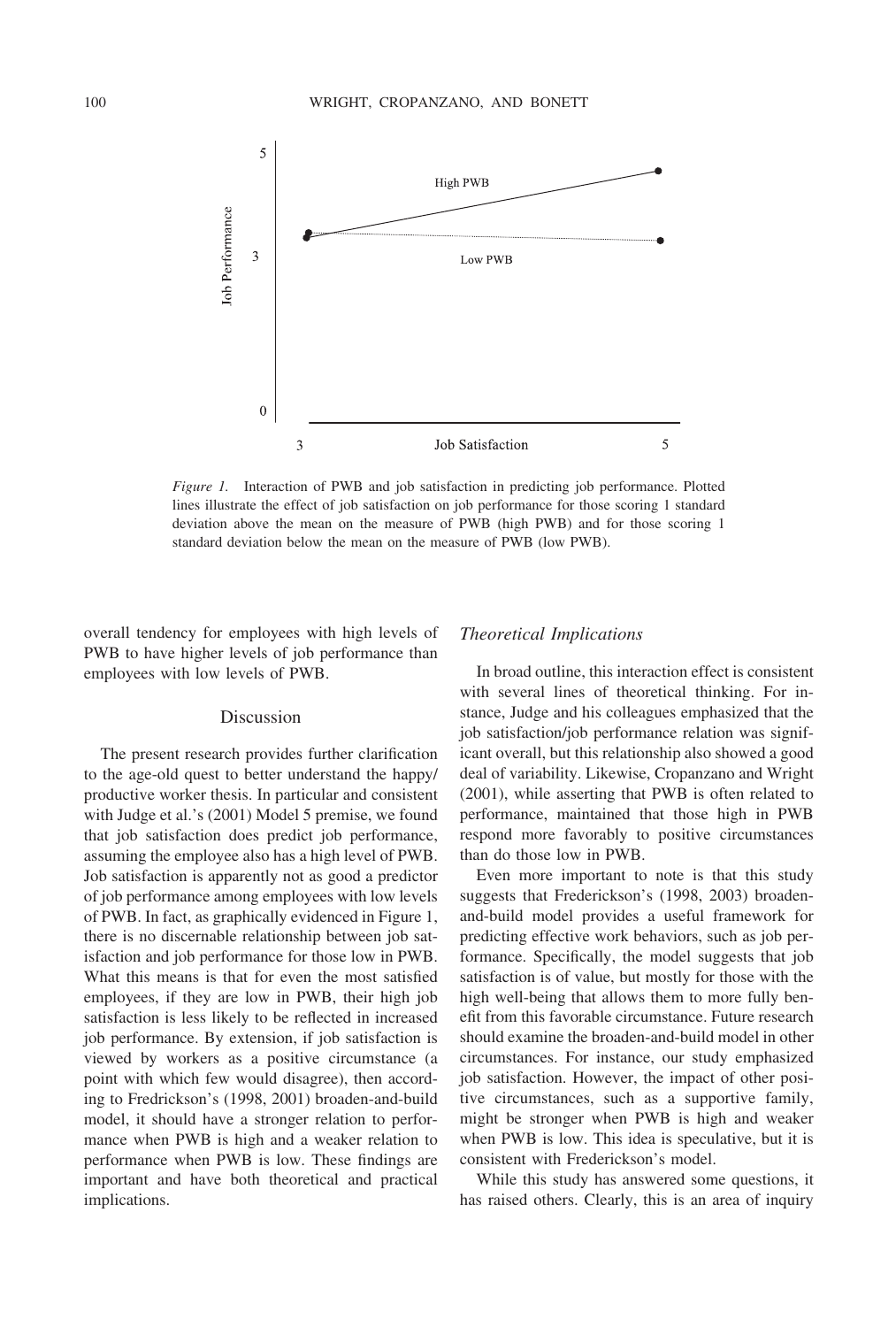that could benefit from additional research. In this regard, it is noteworthy that there are other versions of the happy/productive thesis, and these do not necessarily involve PWB or job satisfaction (for a review, see Cropanzano & Wright, 2001). These include positive affectivity (Watson, 1988; Wright & Staw, 1999) and the Five-Factor personality framework (Barrick & Mount, 1991), among others. Research continues to explore the relation of these constructs to the two operationalizations considered here. One possibility may be causal. For instance, Diener (1994) suggested that dispositional positive affectivity (PA) might be a cause of PWB. Similarly, other researchers have proposed that PA might cause job satisfaction as well (e.g., Cropanzano, James, & Konovsky, 1993; George, 1992; for a related perspective see Judge et al., 2001), though such effects could be moderated by working conditions (Levin & Stokes, 1989).

We propose that a fuller integration of these different constructs, using such approaches as Fredrickson's (1998, 2001) broaden-and-build model as the theoretical framework, could provide greater insight into the happy/productive worker thesis. In particular, in addition to PWB, the broaden-and-build model would support the possible adaptive and interactive nature of a number of other positive-based emotions. For instance, joy, exhilaration, optimism, and interest all share the ability to "broaden" an individual's momentary thought–action experiences and provide valuable assistance in helping to further "build" the individual's personal resource arsenal (Fredrickson, 2001). As a consequence, individuals are more easily able to transform themselves and become more creative, hardy, resilient, socially connected, and physically and mentally healthy (Wright, 2003). We hope that the present study will provide the stimulus for more research on these potentially important topics.

## *Practical Implications*

Assuming that these findings are replicated by future studies, they could have implications for individual betterment and management practice. In particular, organizations may want to pay closer attention to the well-being of their workforce. Generally speaking, employee-focused, positive psychologicalbased work interventions can take three general forms: composition, training, and situational engineering (Ilgen, 1999). Composition focuses on selecting and placing individuals into appropriate positions, while training emphasizes assisting employees so that they better fit their jobs. Finally, situational

engineering focuses on changing the work environment to make it more closely fit the needs and abilities of one's employees. While employee PWB has implications for each of these approaches, we focus our attention on training and situational engineering.

While PWB exhibits significant test-retest consistency over time, these results also indicate that individuals have the opportunity to learn ways to enhance their PWB through any number of training-based interventions (for a review, see Quick, Quick, Nelson, & Hurrell, 1997). In particular, a number of strategies exist where individuals are trained to proactively self-monitor or manage their personal perceptions to enhance positive and discourage negative displays of emotion. For example, constructive selftalk is a learned technique that replaces negative self-talk with more positive and reinforcing self-talk (Eliot, 1995). More recently, Seligman, Steen, Park, and Peterson (2005) reported that several intervention strategies increased happiness and decreased depressive symptoms for up to six months. Especially promising are intervention strategies designed to get individuals to use such signature strengths (Peterson & Seligman, 2004) as love of learning, authenticity, kindness, fairness, forgiveness, and hope in new and novel ways. This discussion emphasizes an important point. These interventions can benefit *both* the individual employee through enhanced PWB, as well as the organization through increased productivity.

Situational engineering involves techniques designed to change the work environment to promote worker PWB. Like training, this approach also shows promise, as there is a growing body of evidence that conditions at work affect employee PWB (Wright & Cropanzano, 2000). For example, research has demonstrated that something as straightforward as providing tangible social support on the job can minimize the negative impact of a stressful work environment (Kohn & Schooler, 1982). Likewise, such family friendly policies as flextime and childcare have been proposed to enhance levels of employee PWB (Quick et al., 1997). We suggest that future research give serious consideration to situational engineering attempts to enhance employee PWB.

## *Limitations of the Present Study*

There are potential limitations to our findings that are worth considering. For one, all our measures were taken contemporaneously, rendering any causal inferences as inappropriate. Fortunately, our interpretation is consistent with longitudinal field research conducted by Wright and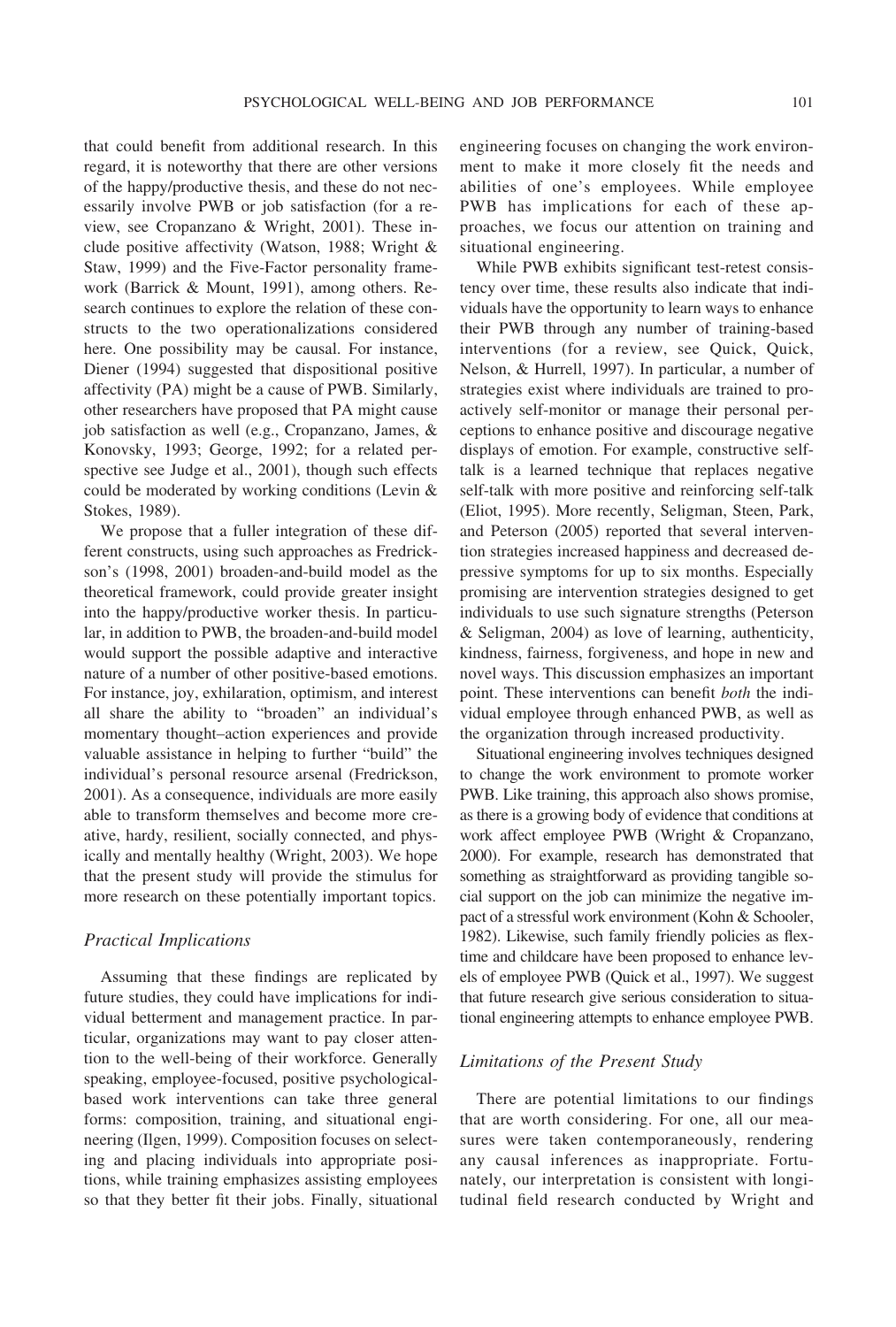Staw (1999) and Wright et al. (2002), as well as quasi-experimental research by Staw and Barsade (1993). That stated, research is needed to examine the impact of change in employee PWB over time (Wright, 2005). For instance, longitudinal research would afford the opportunity to test the broadenand-build premise that positive changes will tend to persist over time, due, in part, to the differential manner in which positively and negatively oriented individuals recall events (Fredrickson, 2001; Wright, 2003). In addition, long-term, prospective longitudinal research designs would also allow for the period of time between PWB and such important organizational outcome variables as performance, turnover, chronic absenteeism, and tardiness to more naturally and developmentally unfold.

One could also suggest that another possible limitation is that the present findings are a consequence of the type of performance instrument used. That is, it is possible that employees who are psychologically well *and* satisfied with their job are simply "nicer" people and more fun to be around. Because people (i.e., management) tend to be more tolerant of those they favor or like, management personnel may provide more positive evaluations for those who appear to be psychologically well and satisfied with their job (Wright & Cropanzano, 1998). Thus, rather than being directly related to changes in performance, PWB and job satisfaction could serve as a systematic source of halo in performance evaluations. Previous research (e.g., Staw et al., 1994; Wright & Staw, 1999) has addressed this possible concern by noting that, ". . . even if supervisory evaluations include halo or other forms of bias, they are predictive of achievement or success *from the employee's point of view*." (p. 19). As a case in point, supervisory performance evaluations are the primary (if not sole) basis used to determine employee raise and promotion decisions in the present study organization.

A final issue warranting discussion involves the finding of a negative relation between ethnicity and job performance  $(r = -.28)$ . At the time that our study was undertaken, top management was becoming aware of the need to increase the representation of female and minority management personnel (ethnicity was also negatively correlated with tenure,  $r = -.27$ ). At the completion of the study, the lead author shared these findings with top management and interested study participants. This researcher was later told that these findings were instrumental in convincing top management to initiate a comprehensive, organization-wide intervention plan to increase the number of women and minority management-level personnel. We suggest that future research endeavors using supervisory measures of performance take the precaution of controlling for the possibility of bias.

## Conclusion

This article provides evidence supporting the incorporation of both employee PWB and job satisfaction in the future consideration of the happy/ productive worker thesis. Using Fredrickson's (1998, 2001) broaden-and-build model as the theoretical base and consistent with Judge et al.'s Model 5, we found that PWB moderates the relation between job satisfaction and job performance. Consistent with Fredrickson's model, job performance was highest when employees reported high scores in both PWB and job satisfaction.

Additional research is now needed to more closely examine the form and function of PWB. For example, while various forms of PWB (e.g., fatigued vs. agitated) are similar constructs because they possess large amounts of unpleasantness, they also differ because they possess differing measures of activation (Larsen & Diener, 1992). The awareness of future research endeavors of these types of distinctions could be very helpful in better predicting employee behavior across differing job situations.

#### References

- Aguinis, H. (1995). Statistical power problems in moderated multiple regression in management research. *Journal of Management, 21,* 1141–1158.
- Aiken, L. S., & West, S. G. (1991). *Multiple regression: Testing and interpreting interactions*. Newbury Park, CA: Sage.
- Argyle, M. (1987). *The experience of happiness*. London: Methuen.
- Barrick, M., & Mount, M. (1991). The Big Five personality dimensions and job performance: A meta-analysis. *Personnel Psychology, 44,* 1–26.
- Berkman, P. L. (1971). Measurement of mental health in a general population survey. *American Journal of Epidemiology, 94,* 105–111.
- Blum, M. L., & Naylor, J. C. (1968). *Industrial psychology: Its theoretical and social foundations*. New York: Harper & Row.
- Bradburn, N. M., & Caplovitz, D. (1965). *Reports on happiness*. Chicago: Aldine.
- Cohen, J., Cohen, P. West, S., & Aiken. (2003). *Applied multiple regression/correlation analysis for the behavioral sciences* (2nd ed.) Hillsdale, NJ: Erlbaum.
- Cranny, C. J., Smith, P. C., & Stone, E. F. (Eds.). (1992). *Job satisfaction: How people feel about their jobs and how it affects their performance*. New York: Lexington.
- Cropanzano, R., James, K., & Konovsky, M. A. (1993).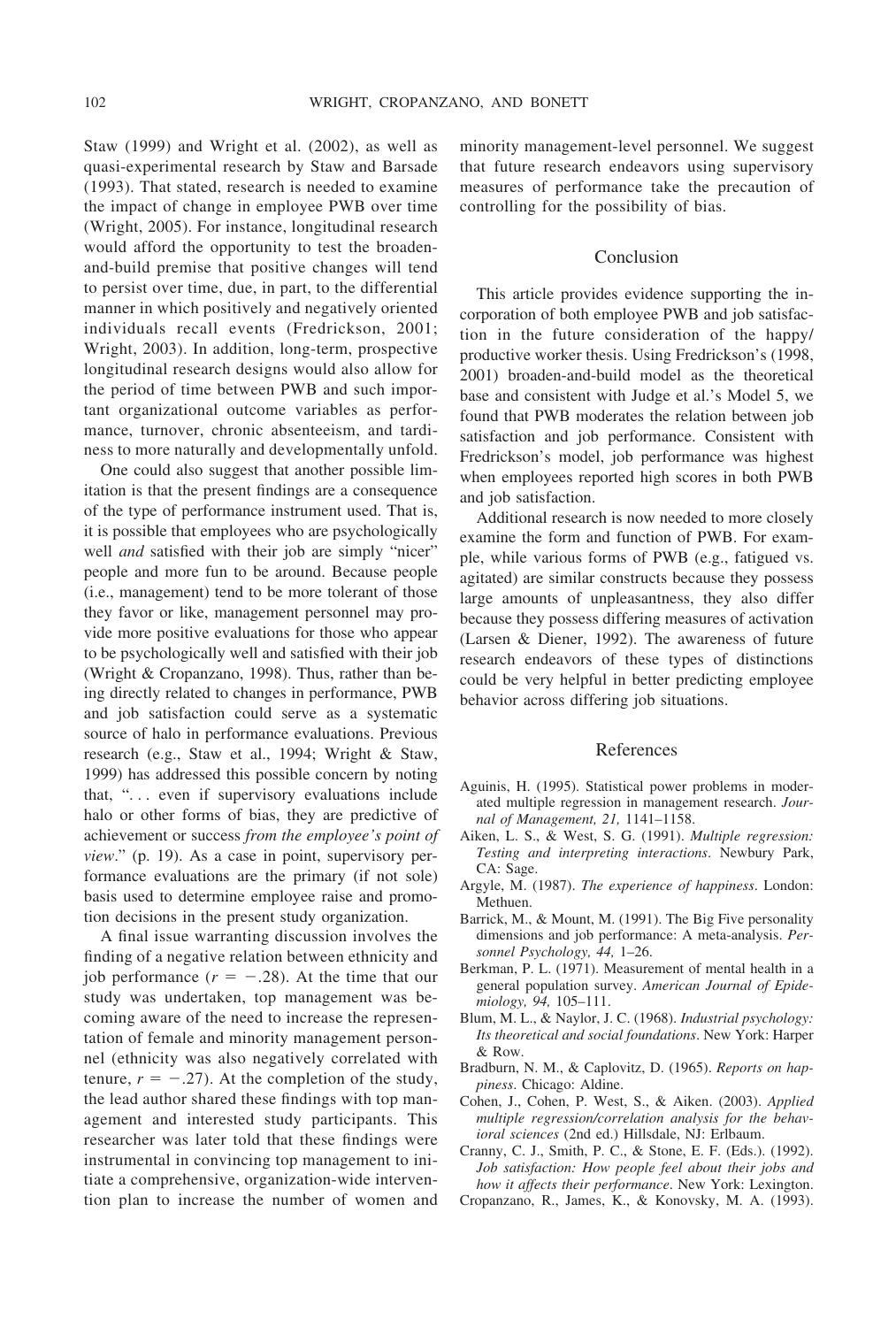Dispositional affectivity as a predictor of work attitudes and job performance. *Journal of Organizational Behavior, 14,* 595– 606.

- Cropanzano, R., Weiss, H. M., Hale, J. M. S., & Reb, J. (2003). The structure of affect: Reconsidering the relationship between negative and positive affectivity. *Journal of Management, 29,* 831– 857.
- Cropanzano, R., & Wright, T. A. (1999). A five-year study of change in the relationship between well-being and job performance. *Consulting Psychology Journal: Practice and Research, 51,* 252–265.
- Cropanzano, R., & Wright, T. A. (2001). When a "happy" worker is a "productive" worker: A review and further refinement of the happy-productive worker thesis. *Consulting Psychology Journal: Practice and Research, 53,* 182–199.
- Diener, E. (1984). Subjective well-being. *Psychological Bulletin, 95,* 542–575.
- Diener, E. (1994). Assessing subjective well-being: Progress and opportunities. *Social Indicators Research, 31,* 103–157.
- Diener, E., & Larsen, R. J. (1993). The experience of emotional well-being. In M. Lewis & J. M. Haviland (Eds.), *Handbook of emotions* (pp. 404-415). New York: Guilford Press.
- Diener, E., Sandvik, E. Seidlitz, L., & Diener, M. (1993). The relationship between income and subjective wellbeing: Relative or absolute? *Social Indicators Research, 28,* 195–223.
- Diener, E., Suh, E. M., Lucas, R. E., & Smith, H. L. (1999). Subjective well-being: Three decades of progress. *Psychological Bulletin, 125,* 276 –302.
- Eagly, A. H., & Chaiken, S. (1993). *The psychology of attitudes*. Fort Worth, TX: Harcourt Brace Jovanovich.
- Eliot, R. S. (1995). *From stress to strength: How to lighten your load and save your life*. New York: Bantam Books.
- Elvira, M., & Town, R. (2001). The effect of race and worker productivity on performance evaluations. *Industrial Relations, 40,* 571–590.
- Erez, A., & Isen, A. M. (2002). The influence of positive affect in the components of expectancy motivation. *Journal of Applied Psychology, 87,* 1055–1067.
- Fishbein, M. (1973). The prediction of behaviors from attitudinal variables. In C. D. Mortensen & K. K. Sereno (Eds.), *Advances in communication research* (pp. 3–38). New York: Harper & Row.
- Fredrickson, B. L. (1998). What good are positive emotions? *Review of General Psychology, 2,* 300 –319.
- Fredrickson, B. L. (2001). The role of positive emotions in positive psychology: The broaden-and-build theory of positive emotions. *American Psychologist, 56,* 219 –226.
- Fredrickson, B. L. (2003). Positive emotions and upward spirals in organizations. In K. S. Cameron, J. E. Dutton, & R. E. Quinn (Eds.), *Positive organizational scholarship: Foundations of a new discipline* (pp. 163–175). San Francisco: Berrett-Koehler.
- Fredrickson, B. L., & Branigan, C. A. (2001). Positive emotions. In T. J. Mayne & G. A. Bonnano (Eds.), *Emotion: Current issues and future directions* (pp. 123– 151). New York: Guilford Press.
- Fredrickson, B. L., & Branigan, C. A. (2005). Positive emotions broaden the scope of attention and thoughtaction repertoires. *Cognition and Emotion, 19,* 313–332.
- Fredrickson, B. L., & Joiner, T. (2002). Positive emotions

trigger upward spirals toward emotional well-being. *Psychological Science, 13,* 172–175.

- Fredrickson, B. L., & Losada, M. F. (2005). Positive affect and the complex dynamics of human flourishing. *American Psychologist, 60,* 678 – 686.
- Frijda, N. H. (1986). *The emotions*. Cambridge: Cambridge University Press.
- George, J. M. (1992). The role of personality in organizational life: Issues and evidence. *Journal of Management, 18,* 185–210.
- Hersey, R. B. (1932). Rate of production and emotional state. *Personnel Journal, 10,* 355–364.
- Hobfoll, S. E. (1998). *Stress, culture, and community: The psychology and philosophy of stress*. New York: Plenum Press.
- Hoppock, R. (1935). *Job satisfaction*. New York: Harper.
- Ilgen, D. R. (1999). Teams embedded in organizations: Some implications. *American Psychologist, 54,* 129 – 139.
- Isen, A. M. (2002). A role for neuropsychology in understanding the facilitating influence of positive affect on social behavior and cognitive processes. In C. R. Snyder and S. J. Lopez (Eds.), *Handbook of positive psychology* (pp. 528 –540). New York: Oxford University Press.
- Judge, T. A., Thoresen, C. J., Bono, J. E., & Patton, G. K. (2001). The job satisfaction-job performance relationship: A qualitative and quantitative review. *Psychological Bulletin, 127,* 376 – 407.
- Kohn, M. L., & Schooler, C. (1982). Job conditions and personality: A longitudinal assessment of their reciprocal effects. *American Journal of Sociology, 87,* 1257–1286.
- Kornhauser, A., & Sharp. (1932). Employee attitudes: Suggestions from a study in a factory. *Personnel Journal, 10,* 393– 401.
- Larsen, R. J., & Diener, E. (1992). Promises and problems with the Circumplex model of emotion. *Review of Personality and Social Psychology, 13,* 25–59.
- Lazarus, R. S. (1991). *Emotion and adaptation*. New York: Oxford University Press.
- Levin, I., & Stokes, J. P. (1989). Dispositional approach to job satisfaction: Role of negative affectivity. *Journal of Applied Psychology, 74,* 752–758.
- Locke, E. A. (1976). The nature and causes of job satisfaction. In M. D. Dunnette (Ed.), *Handbook of industrial and organizational psychology,* (first edition, pp. 1297– 1349). Chicago: Rand McNally.
- Myers, D. G., & Diener, E. (1995). Who is happy? *Psychological Science, 6,* 10 –19.
- Pennock, G. A. (1930). Industrial research at Hawthorne: An experimental investigation of rest periods, working conditions and other influences. *Personnel Journal, 8,* 296 –313.
- Peterson, C., & Seligman, M. E. P. (2004). *Character strengths and virtues: A handbook and classification*. Washington, DC: American Psychological Association.
- Price, J. L., & Mueller, C. W. (1986). *Handbook of organizational measurement*. Marshfield, MA: Pitman Publishing, Inc.
- Quick, J. C., Quick, J. D., Nelson, D. L., & Hurrell, J. J. Jr. (1997). *Preventive stress management in organizations*. Washington, DC: American Psychological Association.
- Russell, B. (1930). *The conquest of happiness*. New York: Liveright.
- Sekaran, U. (1985). The paths to mental health: An explor-